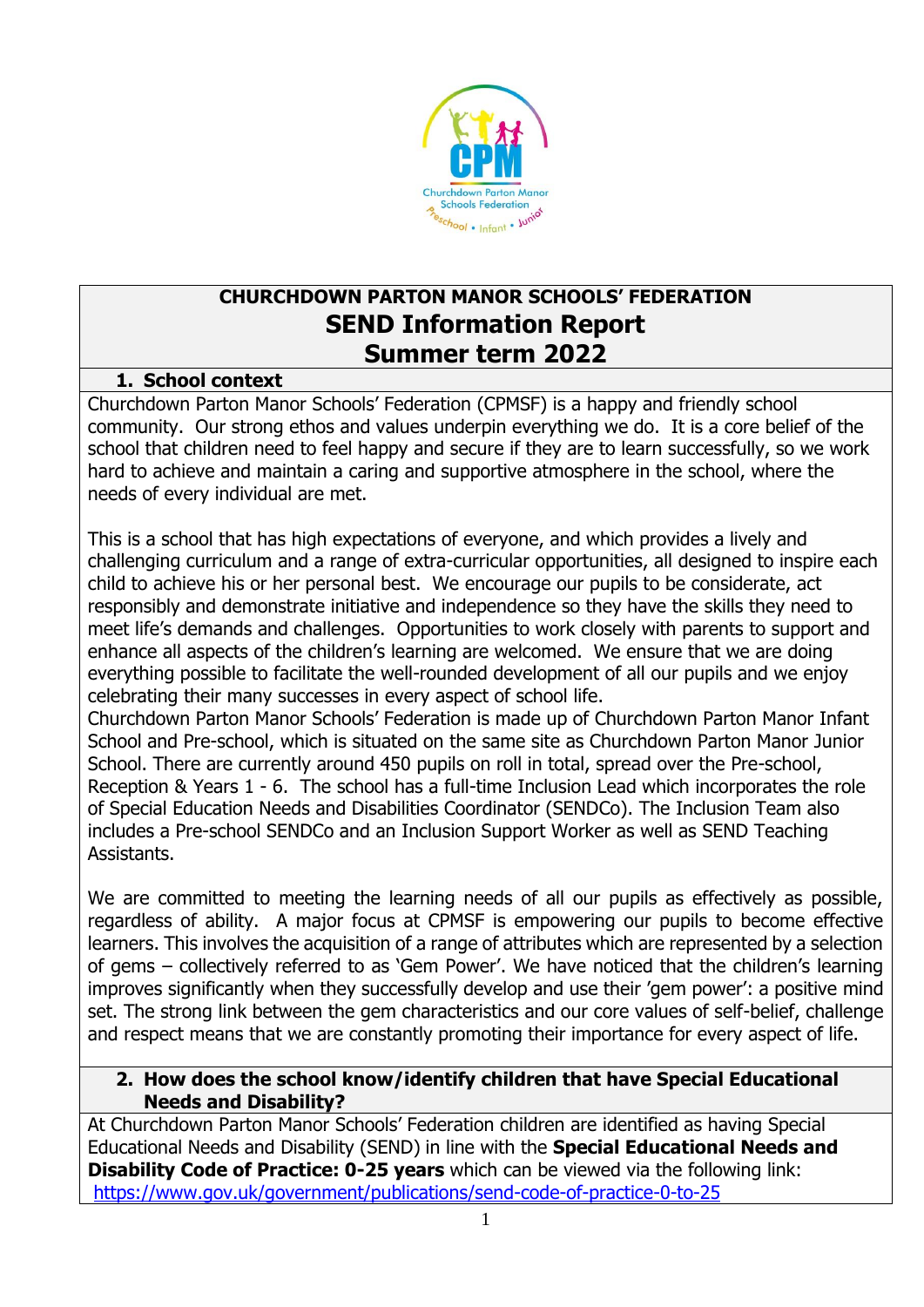The SEND Code of Practice 2015 states that:

**'A child or young person has SEND if they have a learning difficulty or disability which calls for special educational provision to be made for him or her. A child of compulsory school age or a young person has a learning difficulty or disability if he or she:** 

**• has a significantly greater difficulty in learning than the majority of others of the same age.**

**• or has a disability which prevents or hinders him or her from making use of facilities of a kind generally provided for others of the same age in mainstream schools or mainstream post-16 institutions'.**

Our school aims to identify children with SEND promptly. We follow Gloucestershire County Council's Graduated Pathway for identifying pupils with SEND. This is outlined at [http://www.glosfamiliesdirectory.org.uk/kb5/gloucs/glosfamilies/family.page?familychannel=3\\_2](http://www.glosfamiliesdirectory.org.uk/kb5/gloucs/glosfamilies/family.page?familychannel=3_2_9) [\\_9](http://www.glosfamiliesdirectory.org.uk/kb5/gloucs/glosfamilies/family.page?familychannel=3_2_9)

A child is not placed on our SEND register if they have English as an Additional Language unless they also have an identified learning difficulty.

Further details on our procedures can be found in our SEND Policy.

Our schools use whole school processes for assessing, tracking and monitoring progress, and on entry every child will be added to this system. All parents are offered the opportunity to have a Targeted Conversation with the Inclusion Lead as soon as their child joins our school if their child has any additional needs. This gives the parents the chance to share educational, social and medical history with the school, raise any concerns, and ask questions; in turn, the school can report on any initial observations and assessments that they have made on the child, and find out relevant background information and previous interventions. Whenever a child's progress in school raises a concern of any kind, we discuss this with parents as soon as possible and involve them in finding solutions to address any issues. The areas that the school may provide for and are initially discussed are the child's:

- cognition and learning
- communication and interaction
- behaviour, emotions and interaction in social situations
- physical or medical conditions, or visual and /or hearing impairment

All interventions supporting Maths and English are allocated and monitored by the class teacher, immediate needs are addressed and they are called 'rapid' interventions. Sometimes other interventions might be needed to boost learning to assist progress, and if this is the case Teaching Assistants (TAs) will take individuals or small groups of children to address these needs during the afternoon.

From time-to-time class teachers feel that children might also benefit from different types of interventions. These might be to develop social confidence, expressive language or conversation, or physical confidence through a programme designed to develop fine and gross motor skills. These interventions are not administered lightly nor are they prolonged. If after a short period those involved feel that the intervention has done its job, then it will cease for that child. We consider carefully what we are asking the child to be involved in and expect there to be a measured improvement where possible, or a noticeable difference, if not.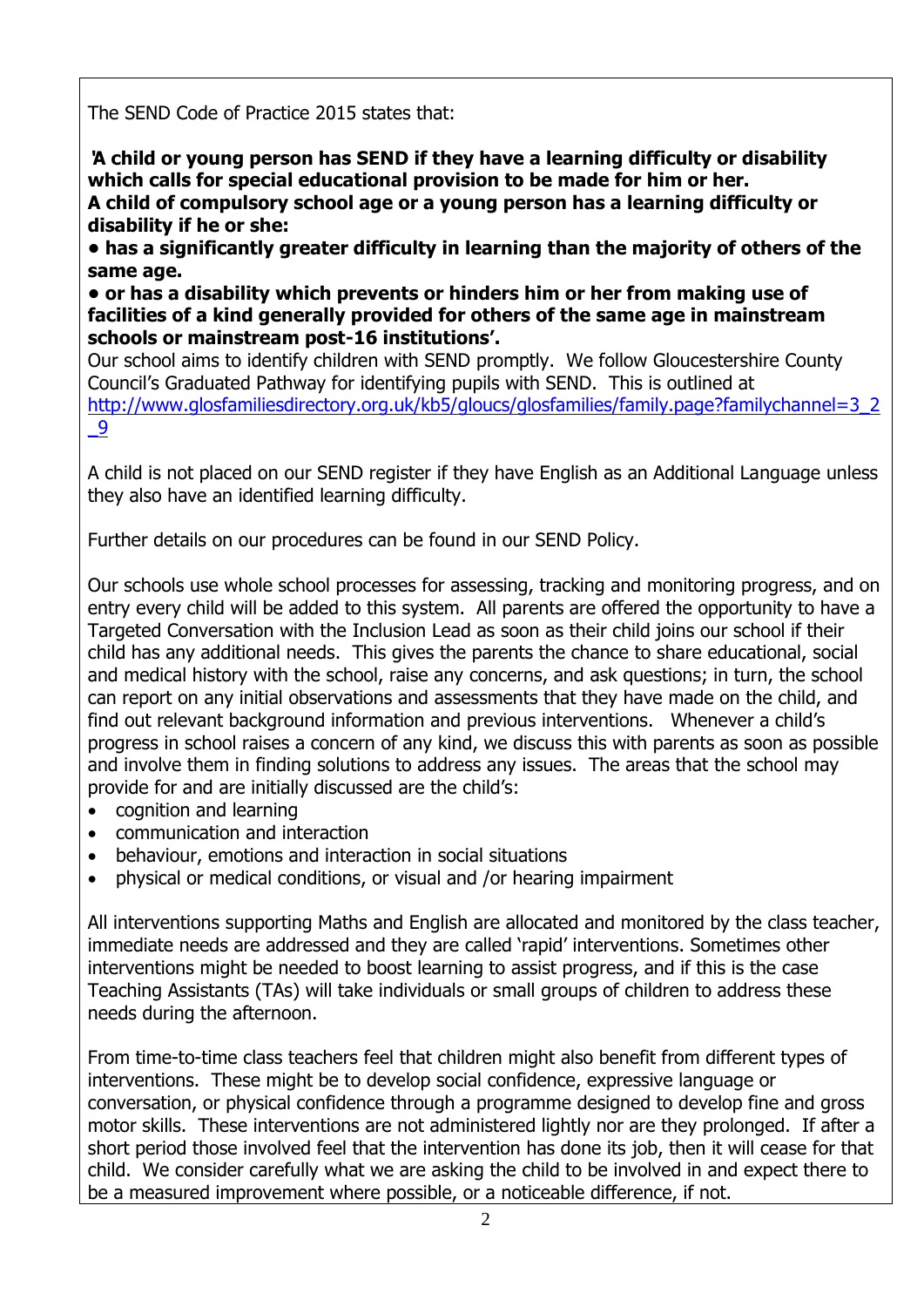In Gloucestershire we have what is called The Graduated Pathway - 'the pathway for a graduated and integrated approach'.

Our mandate from Gloucestershire County Council is to provide a single graduated pathway of early help for all children and young people. This means that the following agencies collaborate to provide the best services to make a lasting difference to the families that we work with: Education, Health services and Social Care.

Where additional needs have been identified, appropriate support is put in place and a 'My Plan' is written. If after reviews of this plan, there is evidence that the child is not achieving the outcomes, there might be a need to involve other agencies to ask for advice and support. If this is the case, we would ask parents to attend a meeting where we would complete a 'My Assessment' and identify outcomes and actions. This may lead to a 'My Plan+' which is the next level of support where other agencies are involved. If this level of intervention is not meeting the needs of the child and further support is deemed necessary by the team working with the child, a statutory assessment of the child's educational needs takes place. This independent panel would then decide from this assessment whether or not to issue an Educational, Health and Care Plan (EHCP). This has now replaced what used to be known as a 'Statement' (of Educational Needs).

If a child is not performing at age related expectations, or is not making expected progress, the school will implement **the Graduated Approach**, as follows:

## **1) My Profile: 'All About Me' – the Universal Child**

The school uses a 'My Profile' to help a child share personal information to gain a deeper insight into their personalities, needs and aspirations. It is a universal offer for all pupils at our school and supports teachers in making Quality First Provision. Where a child needs intervention to address a particular need, an Action Plan is started to record the outcome.

### **2) My Plan: additional needs**

The school takes note of any previous SEND identification and then assesses the child to verify information given to form an initial impression of the child. This could be via:

- $\circ$  conversations with the child and the parents
- $\circ$  conversations with the previous school
- o baseline assessments on entry to the school/ Pre-school
- o internal assessments
- o Early Years Foundation Stage (EYFS), Key Stage 1 and 2 National assessment results
- $\circ$  addressing needs that come to light related to Phonics tests, Year 3 & 5 Cognitive Assessment Tests: (Verbal, Quantitative, Non-verbal and Spatial Awareness scores)
- o making reference to the identification criteria in the Gloucestershire Levels of Intervention Guidance
- o accessing assessments made by external services such as the School Nurse Service, Occupational Therapists, Physiotherapists, Speech and Language Therapists, the Educational Psychologist or the Paediatrician

Progress is assessed regularly; concerns are noted promptly, and teaching adapted to address identified needs.

Additional support is provided when required for a time-limited period in the first instance, and carefully monitored to ensure that it is having a positive impact.

If, following such support, concerns continue, the Inclusion Lead, class teacher, group lead, parent and child agree further interventions and support, and the expected outcomes; this is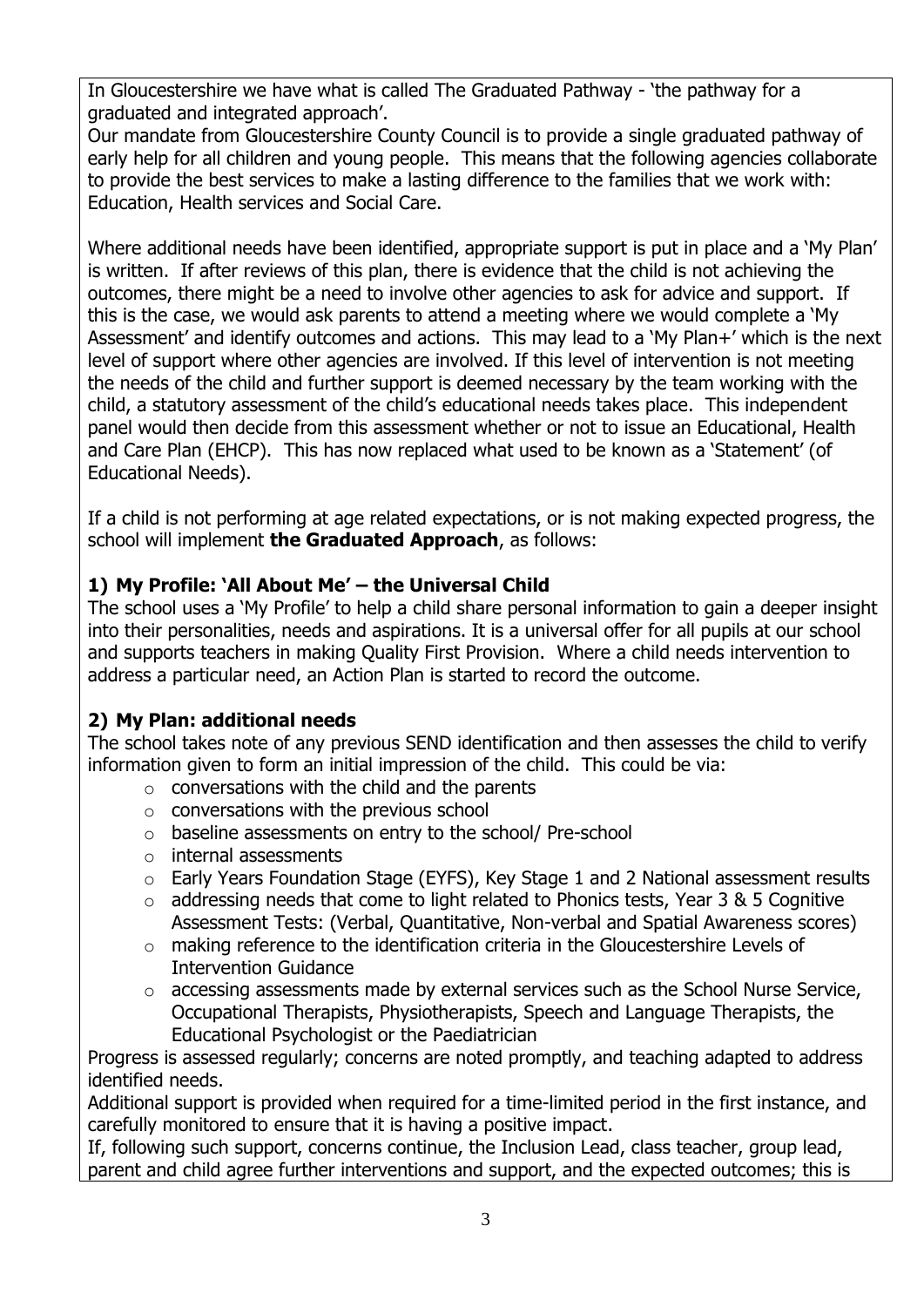recorded on the school system and is called My Plan (interventions run for approximately 12 weeks).

All class teachers are involved in identifying the need for interventions at Pupil Progress Meetings and Validation Meetings and they are responsible for working with the child on a daily basis and assessing overall progress.

The impact of all interventions is assessed by the Inclusion Lead, class teacher and Phase Leaders, and the views of the parent and child contribute to the review of the overall impact of the My Plan.

The My Plan is revised in the light of the success of the outcomes; if progress has been accelerated and the outcomes met, then support is no longer required, and the My Plan will be finished, and the child's progress will continue to be assessed, tracked and monitored via the whole school system.

If, however, there has been insufficient progress, or the intervention has highlighted other issues, the child will continue on the My Plan, and the Inclusion Lead, class teacher, parent and child will agree interventions and support, and the expected outcomes.

Where there has been insufficient progress over a period of time or an increasing range of needs is being identified, a decision about whether a child needs to be added to the SEND register will be made by the Inclusion Lead in consultation with parents.

The conversations relating to all aspects of the My Plan from the first meeting, to all reviews and collections of views (parent and child) will be recorded.

## **3) My Plan+: intense support**

Where a pupil continues to make inadequate progress, despite high quality teaching targeting their areas of weakness, the Inclusion Lead working with the class teacher/ Pre-school SENDCo will assess whether the child has a significant learning difficulty. Where this is the case, there will be an agreement about the SEND support or assessment that is required to support the child. Where further assessment means that external agencies (the relevant advisory teacher, School Nurse, a medical specialist etc.) start to work with the child, their plan will be called a My Plan+. At this stage, every effort is made to build a Team Around the Child (TAC), which must include parents and often has links with the Early Help Team.

### **4) Education, Health and Care Plan (EHCP): specialist support**

Where a child is identified as having more extreme special needs, the school will work with parents so that the child can be referred to specific external agencies for further assessment. This would include the Speech and Language Therapy Service (and other NHS agencies), Advisory Teaching Service, Educational Psychologist and the Paediatrician. Should the child require more specific support, the school would make a Request for Statutory Assessment which might lead to the issue of an Education, Health and Care Plan. This is a 20-week process, and a multi-agency panel meets weekly to consider such requests.

#### **3. What are the first steps our school will take if Special Educational Needs are identified?**

The school will inform parents if they are concerned about a pupil's progress. The Inclusion Lead may become involved to plan appropriate intervention and/or refer the pupil to other agencies (where necessary and following parental consent).

Usually, the pupil will be placed on the SEND register, and the school will develop a 'My Plan'. This is a document which gives the pupils small-step targets to achieve, to help us track whether they are progressing. These are reviewed with parents regularly, with the Inclusion Lead overseeing the additional support each child receives.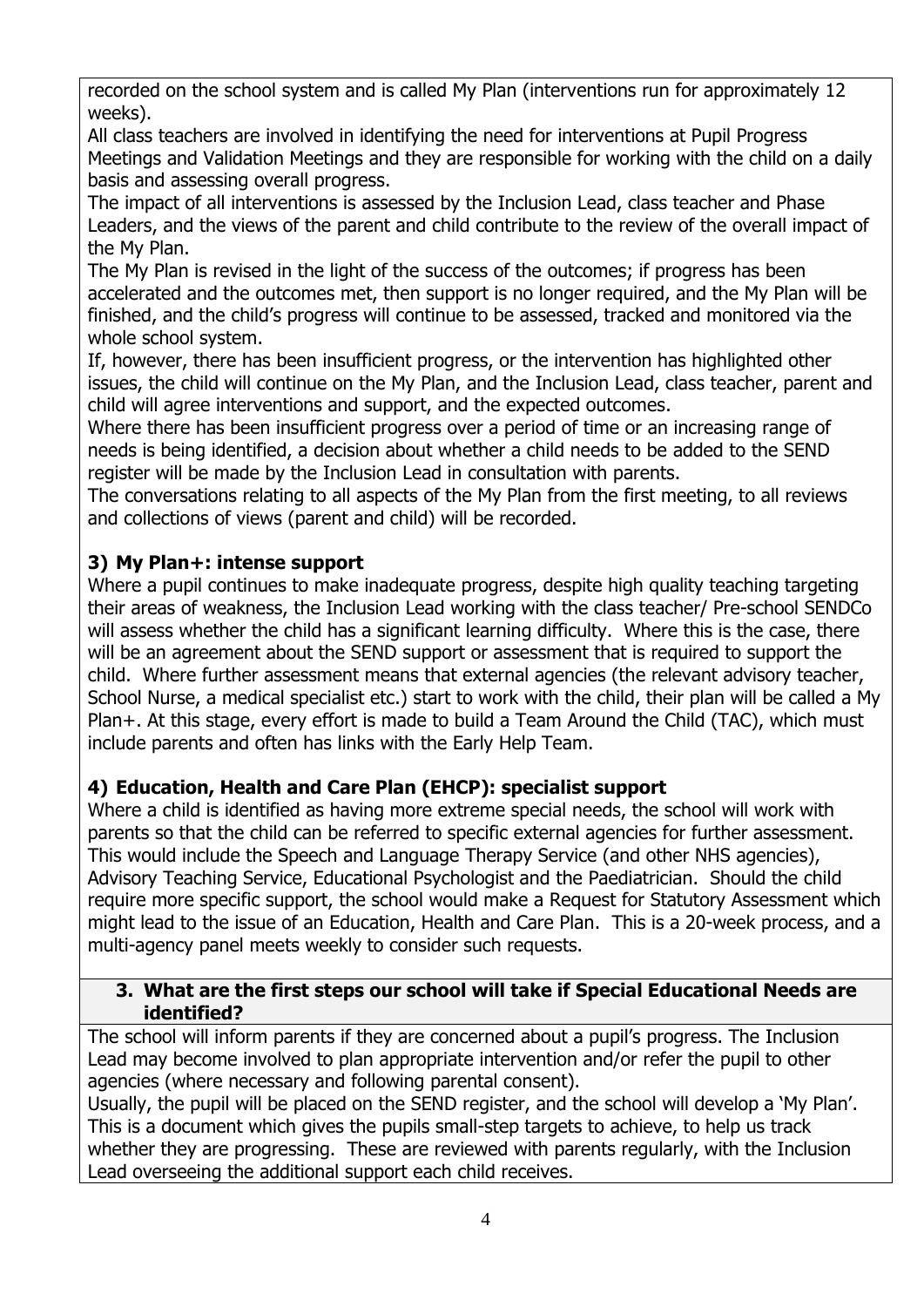Please see the Gloucestershire County Council's Graduated Pathway for identifying pupils with SEND for more information, at:

[http://www.glosfamiliesdirectory.org.uk/kb5/gloucs/glosfamilies/family.page?familychannel=3\\_2](http://www.glosfamiliesdirectory.org.uk/kb5/gloucs/glosfamilies/family.page?familychannel=3_2_9) [\\_9](http://www.glosfamiliesdirectory.org.uk/kb5/gloucs/glosfamilies/family.page?familychannel=3_2_9)

## **4. What should I do if I think my child has Special Educational Needs?**

If you have any concerns about any aspect of your child, come in and talk to us – contact your child's class teacher/ group leader at Pre-school, Inclusion Lead or the Head Teacher. We aim to build positive relationships with parents: we are open and honest with parents and hope that they will be the same with us. Sometimes difficult conversations need to be had but the child's progress, safety (academic, emotional, physical), strengths or difficulties are always at the heart of these conversations.

## **5. How will the school teach and support children with SEND?**

All children are taught according to their own needs, and outcomes are set to address the child's next steps; ours is a fully inclusive school. Work is always planned to meet the wide range of different learning needs that exist in each class. The classroom/ Pre-school environment is organised to enhance the learning of all children, and different requirements are catered for, for example with single workstations, quiet, low stimulation areas, and calm corners.

During Maths and English in KS1 & 2 there is a planned and timetabled Teaching Assistant support for each class. This provides additional support in the classroom so that the class teacher or the TA can work with individuals or small groups. Where a child has an identified need, additional support will be given to address them, as identified on their individual plan. This could be via:

- 1-1 support in the classroom.
- 1-1 intervention beyond the class using specific support materials designed to accelerate learning or address specific issues.
- small group support either within or out of the classroom.
- an alternative or differentiated timetable.

Where a non-academic concern arises, advice is sought and implemented from an appropriate professional such as a Behaviour Support Specialist, for example, regarding adaptations to the learning environment or reinforcement of specific targets.

Where a child has an EHCP, his / her support will be carefully and clearly timetabled in accordance with their assessment and will target the outcomes on their EHCP. These outcomes are met using a range of resources suggested on the EHCP with the additional funding allocated by Gloucestershire County Council. Where external advice has been sought and the child's needs cannot be fully met by the above, the TAC model will be implemented to provide the best possible response to address the needs.

#### **The class teacher will have the greatest input via excellent targeted classroom teaching also known as Quality First Teaching.**

For your child this would mean:

- that the teacher has the highest possible expectations for your child and all pupils in their class.
- that all teaching is based on building on what your child already knows, can do and can understand.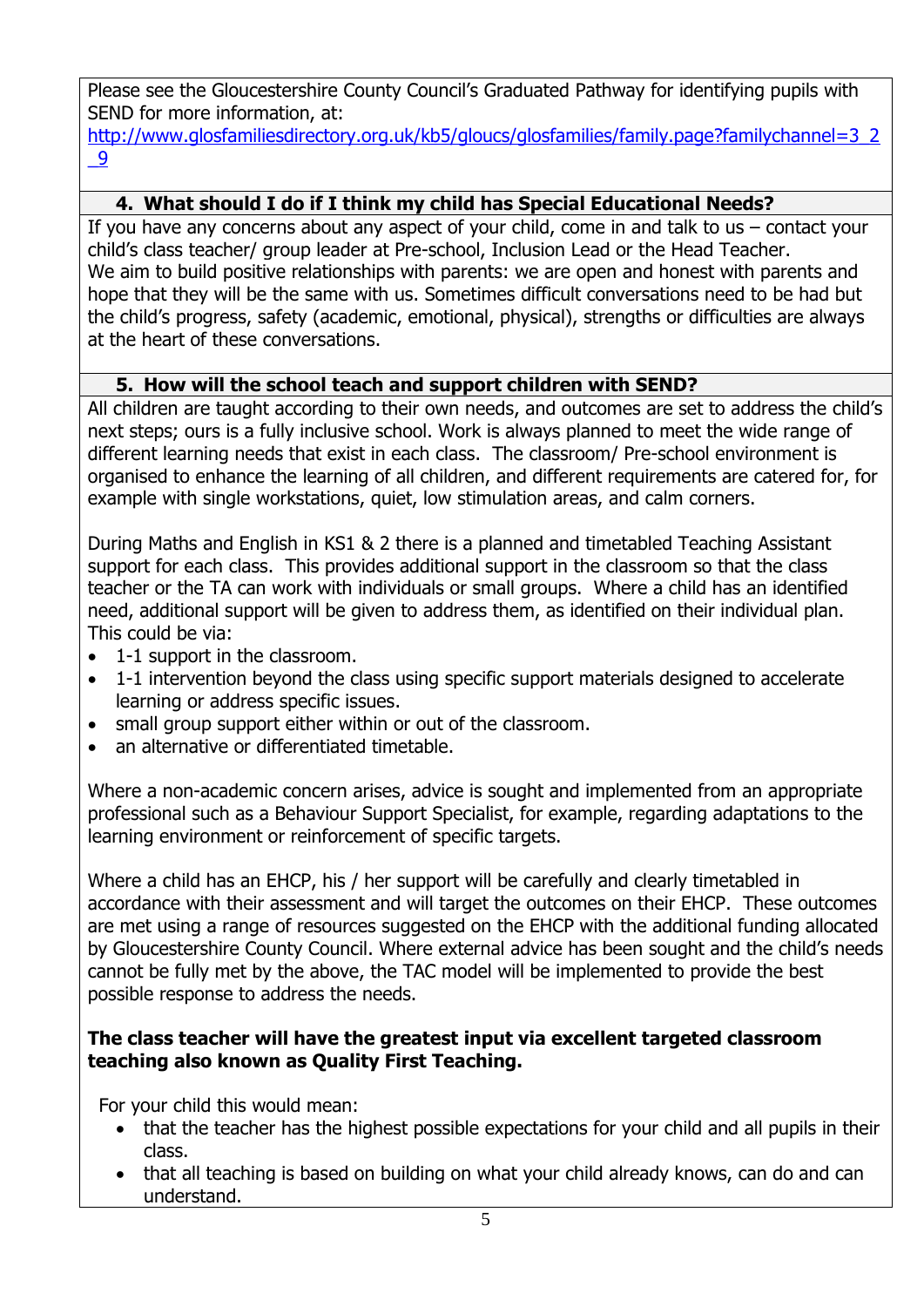- different ways of teaching are in place so that your child is fully involved in learning in class. This may involve things like using more practical learning.
- specific strategies (which may be suggested by the Inclusion Lead or Advisory Teachers) are in place to support your child to learn.
- your child's teacher will have carefully checked on your child's progress and will have decided that your child has gaps in their understanding/learning and needs some extra support to help them make the best possible progress.
- all children in school should be getting this as a part of excellent classroom practice when needed.

# **Specific group work with a smaller group of children**.

These groups, often called Intervention groups, may be:

- run in the classroom or outside.
- run by a teacher or most often a Teaching Assistant who has had training to run these groups.

## **Specified support:**

This may be suggested via the Education, Health and Care Plan (EHCP). This means that the child will have been identified by the class teacher/group lead/ Inclusion Lead as needing a particularly high level of individual or small group teaching (more than 10 hours a week), which cannot be provided from the budget available to the school.

Usually, the child will also need specialist support in school from a professional outside the school. This may be from:

- specialist teachers from the Advisory Teaching Service (ATS)
- outside agencies such as the Speech and Language Therapy (SALT) Service and/or the Educational Psychology (EP) service

For the child this would mean that:

- the school or the child's parents can request that the Local Authority carry out a statutory assessment of the child's needs. This is a legal process which sets out the amount of support that will be provided for your child.
- after the school has sent in the request to the Local Authority, with a lot of information about the child, including some from the parents, they will decide whether they think the child's needs (as described in the paperwork provided), seem complex enough to need a statutory assessment. If this is the case, they will ask the parents and all professionals involved with the child to write a report outlining the child's needs. If they do not think the child needs this level of support, they will ask the school to continue with the support currently provided by the school.
- after the reports have all been sent in the Local Authority will decide if the child's needs are severe, complex and/or lifelong and that they need more than 10 hours of support in school to make good progress. If this is the case, they will write an EHCP. This used to be called a 'Statement of Special Educational Needs.'
- the EHCP will outline the outcomes that will support the child and how the support should be used and what strategies must be put in place. It will also have long and short-term goals for the child.
- the additional funding is used to support the child with whole class learning, run individual programmes or run small groups including the child: the child's EHCP outcomes are at the centre of the Provision Map that receives the additional funding.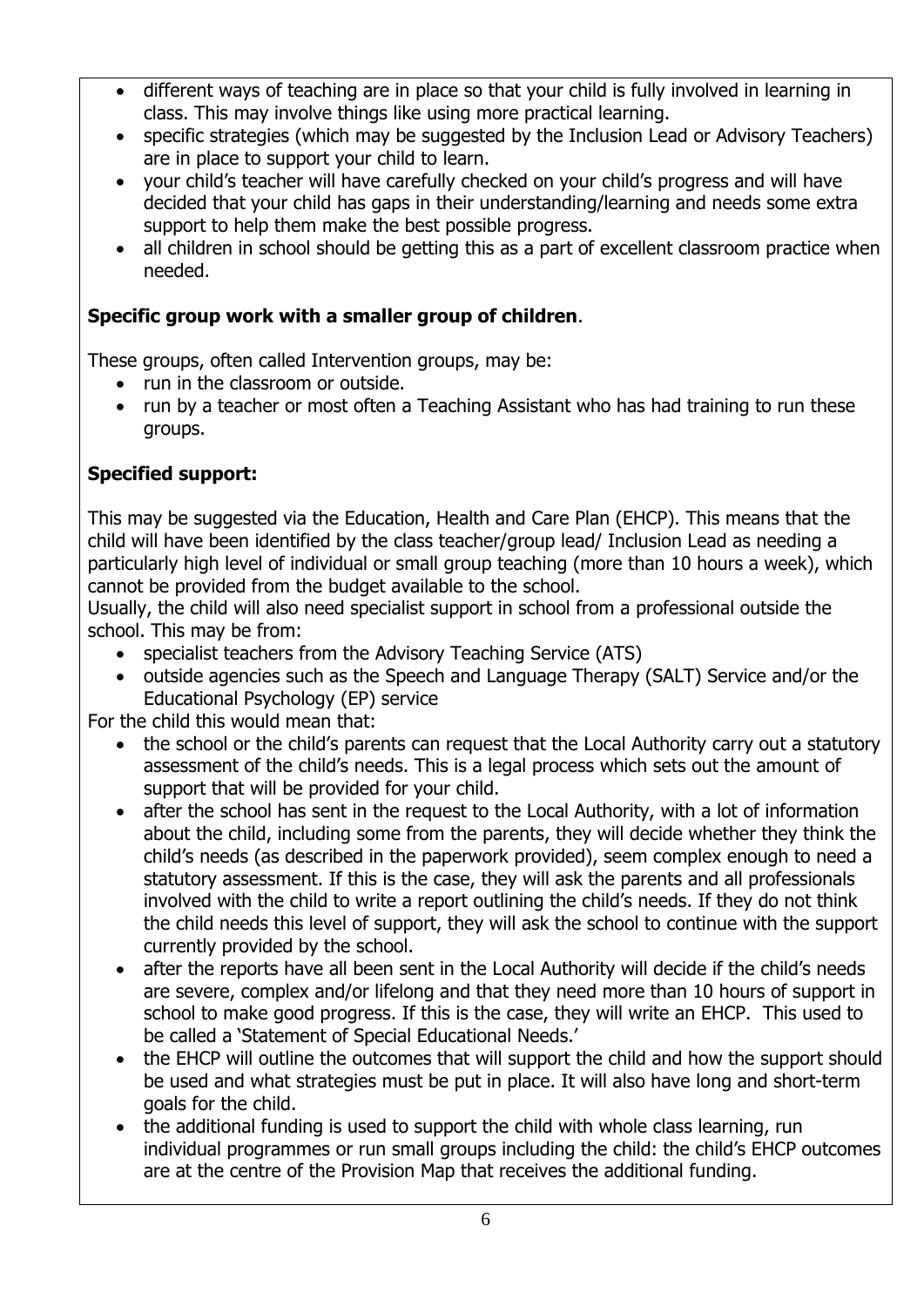## **How are Governors involved, and what are their responsibilities?**

- The Head Teacher reports to the Governors regularly, to inform them about the progress of children with SEND; this report does not refer to individual children and confidentiality is maintained at all times.
- One of the Governors is responsible for SEND and meets regularly with the Inclusion Lead and Head Teacher. They also report to the Governors to keep all informed.
- The Governors agree priorities for spending, with the overall aim that all children receive the support they need in order to make progress.

### **6. Who will be working with my child?**

Your child will work mainly with the staff within the year group including the teachers and support staff. The following information details the roles of different staff members who may be involved in ensuring your child's educational progress and welfare:

### **The Inclusion Lead/ SENDCo at Pre-school (Special Educational Needs and Disability Coordinator)**

The Inclusion Lead/ SENDCo, working closely with the Head Teacher, teachers and support staff, plays a key role in determining the development of all policies and provision for vulnerable and minority groups in the school in order to raise the achievement of all children. A comprehensive role description is included in the SEND Policy (available on the website). Responsible for:

- coordinating all the support for children with special educational needs or disabilities (SEND) and developing the school's SEND Policy to make sure all children get a consistent, high quality response to meeting their needs in school.
- ensuring that parents are:
	- $\circ$  involved in supporting the child's learning
	- $\circ$  kept informed about the support the child is getting
	- o involved in reviewing progress.
- liaising with all the other people who may be coming into school to help support the child's learning e.g., Speech and Language Therapy, Educational Psychology etc.
- updating the school's SEND register (a system for ensuring all the SEND needs of pupils in this school are known) and making sure that there are records of the child's progress and needs.
- providing specialist support for teachers and support staff in the school so they can help children with SEND in the school achieve the best progress possible.
- working with teachers and support staff to write and review 'My Plans' for pupils with additional needs. Sharing 'My Plans' with parents/carers and pupils.
- leading improvements in SEND provision through continual self-evaluation. Targets for improvement are incorporated into the Accessibility Policy and Plan which is available on the school website.

# **Class teacher**

Responsible for:

- checking on the progress of the child and identifying, planning and delivering any additional help the child may need (this could be things like targeted work, additional support) and letting the Inclusion Lead know as necessary.
- ensuring that all staff working with the child in school are helped to deliver the planned work/programme, so they can achieve the best possible progress. This may involve the use of additional adults, outside specialist help and specially planned work and resources.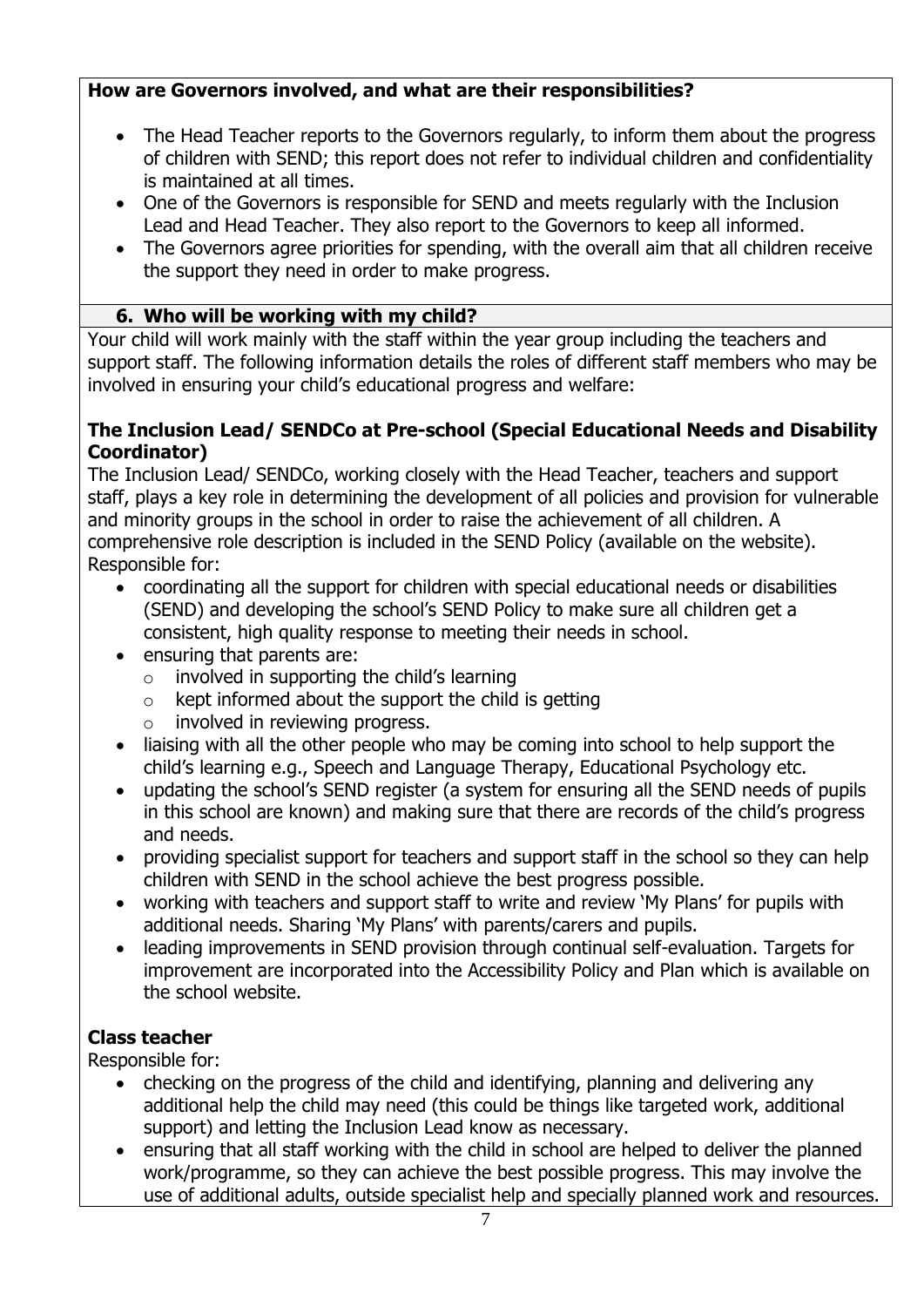- ensuring that the school's SEND Policy is followed in their classroom and for all the pupils they teach with any SEND.
- writing My Plans for any child identified as having SEND.

# **Head Teacher**

Responsible for:

- the day-to-day management of all aspects of the school, this includes the support for children with SEND.
- ensuring that your child's needs are met: whilst responsibility is given to the Inclusion Lead and class teachers, the Head Teacher is still responsible for the child
- ensuring that the Governing Body is kept up to date about any issues in the school relating to SEND.

# **SEND Governor**

We have a designated governor responsible for monitoring the provision for SEND pupils. The role includes:

- meeting the Inclusion Lead to discuss SEND in school.
- visiting the school to meet children and observe SEND in practice.

Responsible for:

- making sure that the necessary support is made for any child who attends the school who has SEND.
- Ensuring that there is a designated teacher for Looked After Children (LAC) who is responsible for ensuring that the needs of children who are in the care of the local authority are identified and monitored in a similar way to those with SEND.

### **7. How does our school ensure that the information about a child's SEND is shared and understood by teachers and relevant staff who come into contact with that child?**

The Inclusion Lead will ensure that all relevant staff are informed about a child's additional needs, and will attend any meetings necessary to ensure the school is supporting the child appropriately. Your child's class teacher will meet regularly with the Head Teacher/Deputy Head Teacher, Phase Leaders and Inclusion Lead to discuss their progress. The Inclusion Lead / Preschool SENDCo ensures that each child's file of SEND information is kept up to date, and informs relevant staff of any updates or changes to the information.

It is important that all staff know all children and understand their needs, strengths and difficulties. This is achieved in the following ways:

- updates on individual children is a regular agenda item at Senior Leadership/ Staff Meetings
- My Plans are discussed and information updated whenever necessary
- provision is reviewed at all Pupil Progress Meetings
- updated current SEND Records are available for access by class teachers at all times in the Inclusion Room
- the Inclusion Lead meets the SEND Support Team regularly for updates
- SEND Continuous Professional Development (CPD) is regularly planned for all staff
- the Inclusion Lead will ensure that all relevant staff are informed about a child's needs, and will attend any meetings necessary to ensure the school is supporting the child in the best way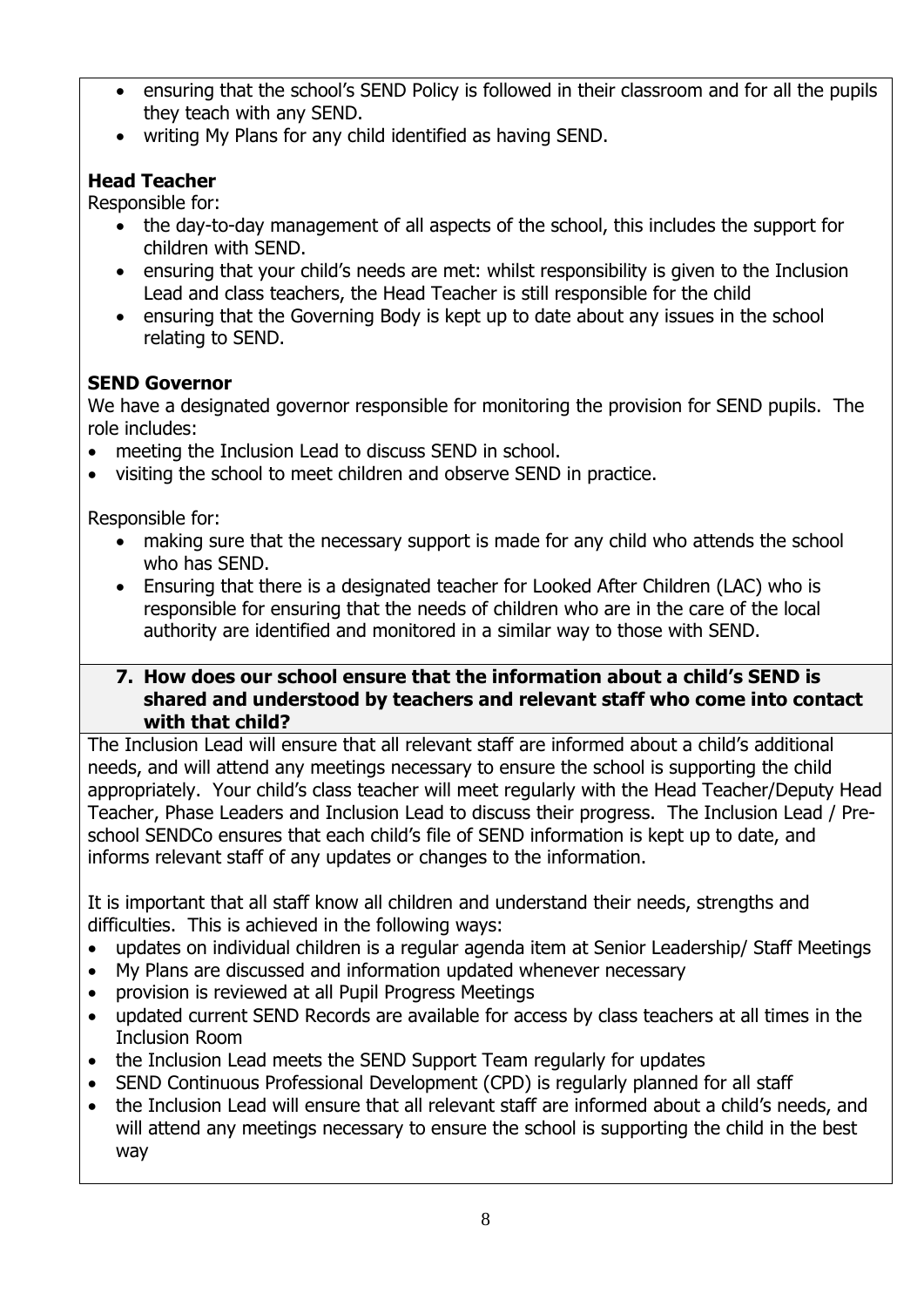### **8. How will I know how my child is doing, and how will you help me to support my child's learning?**

We offer an open-door policy; parents are welcome to make an appointment to meet with either the class teacher or Inclusion Lead to discuss the child's progress. We can offer advice and practical strategies for helping the child at home.

- We believe that the child's education should be a partnership between parents and teachers; therefore, we aim to keep communication channels open and communicate regularly, especially if the child has complex needs. This could involve phone-calls, home/school books, emails or face-to-face meetings.
- If the child is on the SEND register, they may have My Plan which will have individualised outcomes. These outcomes are discussed 3 times a year, and parents are given a copy of the My Plan. The outcomes set are SMART (Specific, Measurable, Achievable, Realistic, Time-scaled).
- If the child has complex SEND, or an Education, Health and Care plan, an Annual Review will take place to discuss your child's needs.
- As a school we measure children's progress in learning against National expectations and age related expectations. The class teacher assesses each child continually, and notes areas where they are improving, and where further support is needed. As a Federation, we track children's progress from entry in EYFS through to Y6, using a variety of different methods including age related expectations and Reading and Comprehension ages.
- Children who are not making expected progress are picked up through Pupil Progress Meetings with the class teacher, Deputy Head Teacher, Inclusion Lead and Phase Leaders who are part of the Senior Leadership Team. In this meeting a discussion takes place concerning why individual children are experiencing difficulty and what further support can be given to aid their progress.
- When the child's My Plan is reviewed, comments are made against each target to show what progress the child has made. If the child has not met the target, the reasons for this will be discussed, then the target may be adapted into smaller steps or a different approach may be tried to ensure the child does make progress.

### **9. What support will there be for my child's overall wellbeing?**

We are an inclusive school; we welcome and celebrate diversity. All staff believe that selfesteem is crucial to a child's well-being. We have a caring, understanding staff team looking after our children.

The class teacher has overall responsibility for the pastoral, medical and social care of every child in their class; therefore, this is always a parents' first point of contact. If further support is required, the class teacher liaises with the Inclusion Lead for further advice and support. This may involve working alongside outside agencies from the NHS or Early Help, and/or the Behaviour Support Team.

The school also has an Inclusion Support Worker (ISW), who works with children, parents and families. The ISW can be contacted via either school office.

Our full range of support for different needs is outlined in the following policies:

- Equalities Policy
- Supporting Pupils with Medical Conditions Policy
- Safeguarding and Child Protection Policy
- Behaviour Policy
- Anti-bullying Policy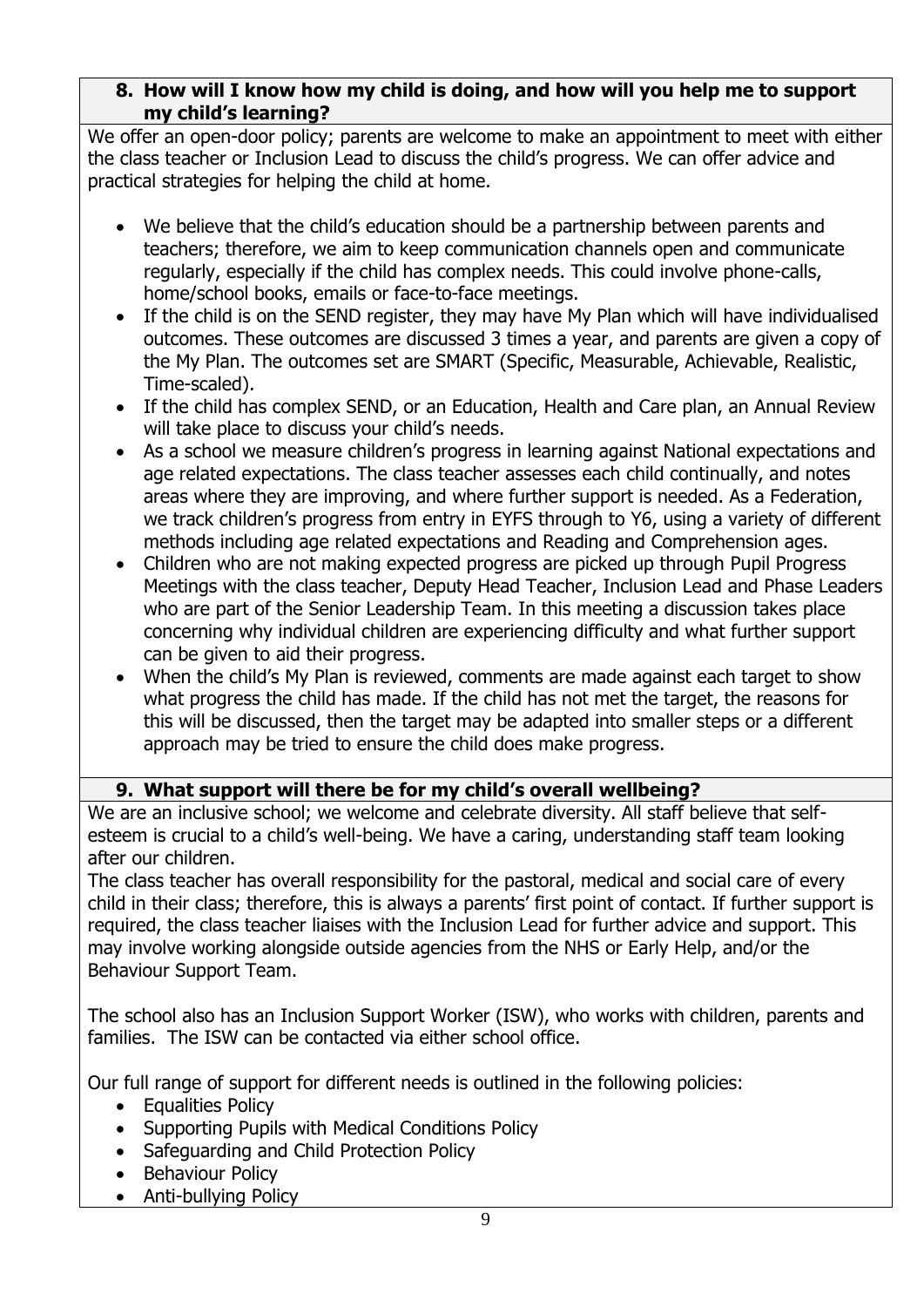# **10. How does the school manage the administration of medicines?**

The school has a policy regarding the administration and managing of medicines which is available on request from either school office.

We can only administer medicines with parental permission.

# **11. How does the school support behaviour and attendance?**

Our Federation follows a robust Behaviour Policy that is applied consistently, and positive, respectful behaviour is routinely modelled by all staff. This ensures that root causes of a deviation from normal behaviour expectations are identified and dealt with quickly, using external support if required. Children are celebrated every week during a 'Gem assembly' where good behaviour, achievements, attitudes and positive mind-set is acknowledged, in line with the Federation Gems (see school website). The school has also introduced 'The Class Dojo' where parents can keep in touch with these celebrations on-line, and share them at home with their child on a daily basis.

The attendance of every child is monitored by the Head teacher and Attendance Officer. Lateness and absence are recorded, monitored and followed up.

# **12. How will my child be able to contribute their views?**

We value and celebrate each child being able to express their views on all aspects of school life. This is can be carried out through the School Council, which has an open forum for any issues or viewpoints to be raised.

Children complete a 'My Profile' every year called 'All About Me' which gives them the opportunity to share their likes, dislikes and any areas they feel they need support in. This provides the school with a picture of each child's needs.

There is an annual pupil questionnaire where we seek actively the viewpoints of children, especially concerning being able to speak to an adult if they have a worry. All children are encouraged to speak to an adult to ask for help if they need it.

During the school monitoring process, the 'pupil voice' is heard, and the relayed opinions are greatly valued and addressed where necessary.

The child's voice is heard within the Graduated Pathway, where every child who has a My Plan, My Plan+, My Assessment or an EHCP is invited to share their views and wishes during the process.

### **13. What expertise and facilities does our school have in relation to SEND?**

The SEND Support Team comprises:

- the Inclusion Lead, who:
	- $\circ$  provides 1-1 support according to identified need.
	- o acts as Designated Lead for Looked After Children.
- an Inclusion Support Worker who might do group teaching, 1-1 support and liaise with parents
- a Pre-school SENDCo who deals with all Pre-school SEND and liaises with the Inclusion Lead
- a Teaching Assistant is allocated to each class for general classroom support
- TAs provide intervention groups
- SEND Teaching Assistants to support children with EHCPs

The Inclusion Lead holds the Postgraduate Certificate in Special Needs and Inclusion.

All staff are expected to be aware of, and keep themselves informed about developments in the teaching of SEND. This is done by CPD. Advanced training materials for autism; dyslexia; speech, language and communication; emotional, social and behavioural difficulties; and moderate learning difficulties are available online and staff are expected to work at and reflect on these units to keep themselves abreast of current thinking.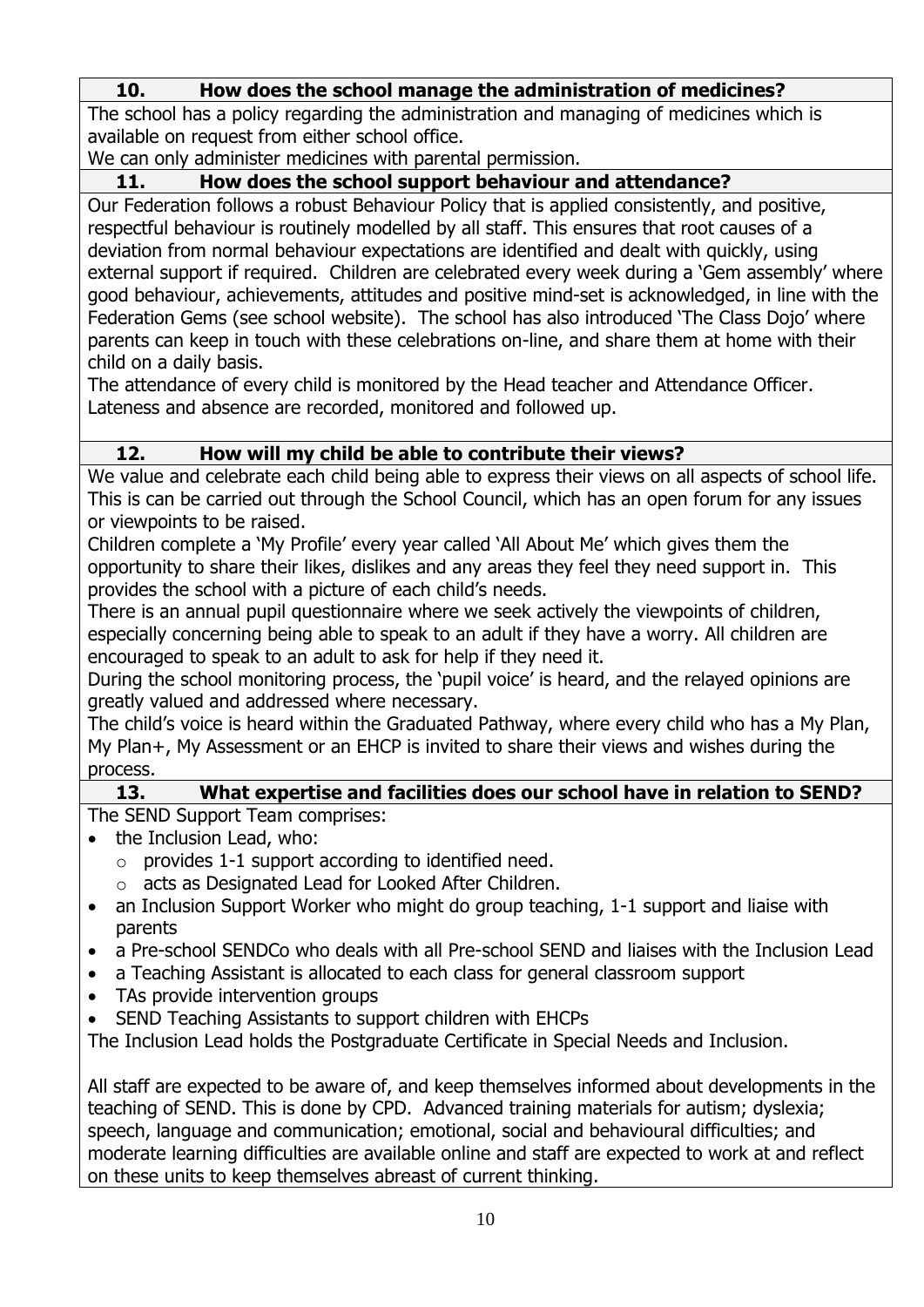Some examples of high quality provision which is has been facilitated by such training:

- We have successfully developed an approach to learning that uses the outdoor environment as much as possible, and encourages the children to engage in their learning through practical experiences' this is particularly beneficial for SEND pupils.
- The staff are highly skilled in personalising a range of interventions to meet the needs of individual children.
- Teachers are competent in their use of visual timetables and have strong routines to support individual needs.
- The Inclusion Lead's expertise in identifying difficulties relating to visual disturbance enables us to support children through the use of equipment such as coloured overlays.
- The Inclusion Lead has been trained to administer COGMED, an intervention that is proven in developing the working memory.
- The ability to meet the needs of children with a complex range of additional needs, and the confidence to source additional support, alternative provision while working in partnership with the child's parents in sourcing and accessing appropriate placements and support from agencies such as Early Help.

# **Expertise**

The educational/emotional/social needs of pupils at our school are diverse and staff have a wealth of knowledge, experience and expertise to help to meet their needs. This includes expertise in:

- supporting difficulties in English and Maths.
- ASD (Autistic Spectrum Disorders).
- speech and language difficulties.
- behaviour difficulties.
- specific learning difficulties.
- some physical disabilities.
- Attention Deficit and Hyperactivity Disorders (ADHD).
- Dvslexia.
- supporting the child with social, emotional and mental health difficulties.

To support this, we have:

- experienced teachers.
- experienced Teaching Assistants.
- a qualified Inclusion Lead/SENDCO, holding the National Award for Special Educational Needs Coordination who has gained experience on the GCC Resources Panel to understand and get perspective with regard to special and additional needs provision, and practical and environmental resources in Gloucestershire.
- an Inclusion Support Worker.

All staff attend relevant and regular training to ensure that their knowledge and skills are up to date.

# **Interventions**

Our school runs a variety of intervention programmes for children with SEND which are delivered where needed, in groups or individually. These interventions are monitored to ensure that they meet the needs of the children and are effective in helping the children to make progress. If the child is taking part in an intervention, it will be documented on their My Plan.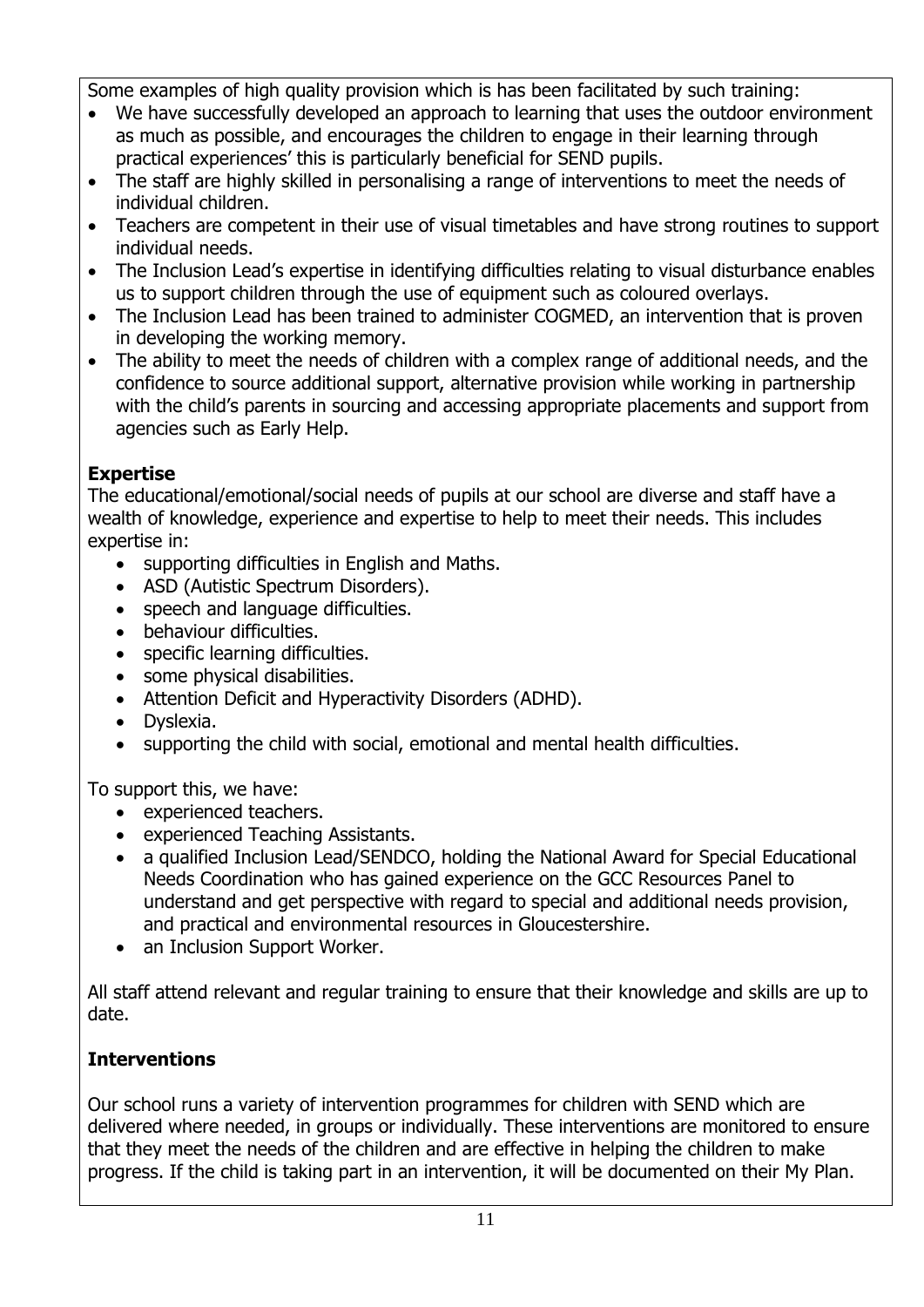Where necessary, the Inclusion Lead may suggest additional support and intervention beyond the classroom but within the Federation. This could include support for social, emotional and mental health needs, sensory needs, communication and interaction needs, or any other intervention that cannot be sustained on a regular basis in the mainstream classroom.

### **14. What other specialist services are available to the school?**

Our school supports all aspects of children's development and their family needs. It is important to us to initiate early intervention support wherever possible. We liaise with Early Help which is a source of expertise and educational, social and medical advice. We work with a variety of agencies.

- Children and Families Helpdesk
- Families First: Graduated Pathway of Early Help and Support
	- o Community Social Workers
	- o Early Help Co-ordinators
	- o Family Support Workers
	- o Families First Key Workers
- Community Paediatric Team
- GPs
- School Nurse Service
- Advisory Teacher Service: Advisory Teaching Service provided by Gloucestershire County Council. (Cognition and Learning; Autism Spectrum Disorder; Communication and Interaction, Emotional, Social & Mental Health; Visual and Hearing Needs; Medical Needs and Multi-sensory and Access Needs etc.)
- Educational Psychologists: They assess pupils who are not making progress despite interventions or pupils who are applying for an Education Health Care Plan
- Occupational Therapists: Assess pupils with physical disabilities or co-ordination difficulties
- Outreach & Inreach Services
- Speech and language therapist (SALT)
- Behaviour support: If your child has difficulty in conforming to normal behaviour expectations the school will plan interventions to help them, sometimes in liaison with a Behaviour Support Professional

**15. What training have staff had / are staff having?**

- Dyslexia-friendly classrooms and teaching the Dyslexic child
- Nurture Group training
- Speech and Language programmes
- Occupational Therapy programme
- Family support
- Delivering reading, phonics and numeracy support programmes
- IMPACT training: Autism Spectrum awareness
- Speech and Language Therapy training
- Lego play training
- Supporting the child with complex needs
- The Thrive Approach

Staff access training either on an individual basis or as a whole school.

#### **16. How will my child be included in activities outside of the classroom, including school trips?**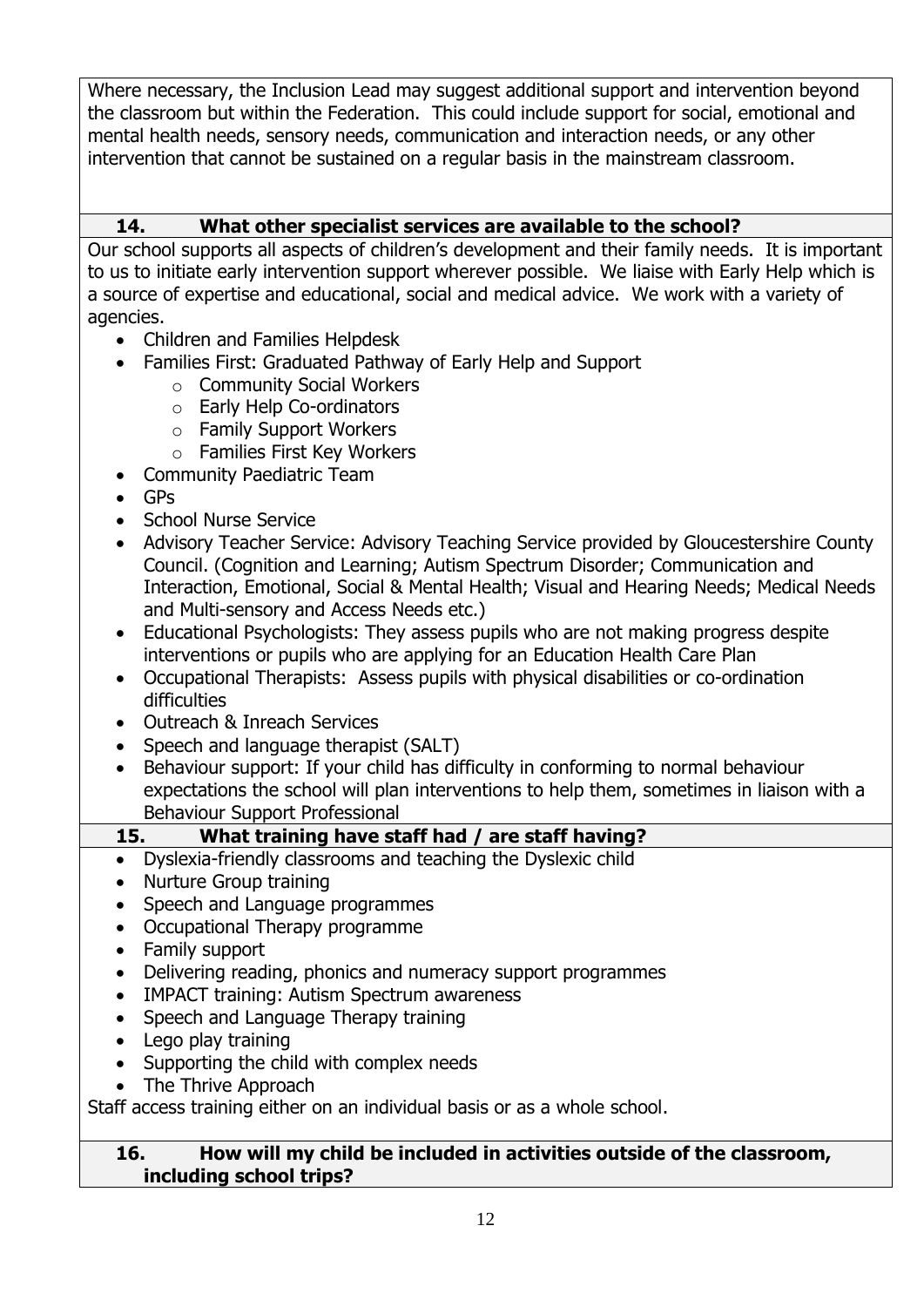All children are included in all parts of the school curriculum, and we aim for all children to be included on school trips. We will provide the necessary support to ensure that this is successful. A risk assessment is carried out prior to any off-site activity to ensure everyone's health & safety is not compromised. On the rare occasion that it is considered unsafe for a child to take part in an activity, then alternative activities which will cover the same curriculum areas will be provided in school.

All children are entitled to take part in extra-curricular activities. The school will ensure that these are run by experienced staff and that all pupils are given the support necessary to fully participate.

### **17. How accessible is the school environment?**

The Federation has an Accessibility Policy and Plan. Wherever possible the Federation equips and resources a child appropriately. The SEND Policy and the Accessibility Policy are available on the school website and are reviewed frequently to ensure disabled pupils are able to access as much of the curriculum and facilities as possible.

The Federation site is mostly wheelchair accessible with 2 disabled toilets. However, the Junior School is on two floors. Where possible, planning and timetabling ensures that all children can access the curriculum equitably.

#### **18. How do we support transitions for pupils with SEND?**

Pupils have the opportunity to spend time in our Federation prior to joining us. This is so they can become familiar with the school in preparation for transition and we can get to know them. We spend time with colleagues from the feeder school, liaise with their current teachers and attend relevant reviews. Children may also wish their parents to visit the school with them and make a booklet to show what the building and teachers look like. All Pre-school children have a series of visits to the Infant School during the summer term to get to know their teacher and the children who will be in their new class; likewise, the Infant children will visit the Junior School.

We work closely with our local secondary schools to ensure that children with particular needs have the opportunity to make additional visits to their new school prior to transition. Colleagues are invited to attend reviews and liaise with our school to gather information about the children and full records are provided on transition.

- We encourage all new children to visit the school prior to starting, when they will meet their class teacher and TA.
- When children are identified with SEND, transition meetings are arranged with the feeder school SENDCo.
- We write social stories with children if transition to their next school is potentially going to be difficult. We will also involve pupils in creating their own personal photo booklet of their new class/school to help them to become comfortable with their new environment.
- When children are preparing to leave us for a new school, we arrange additional visits. The SENDCo liaises closely with the CPMSF Inclusion Lead, to ensure that each SEND pupil transfers smoothly.
- We liaise closely with staff when receiving and transferring children to different schools, ensuring all relevant paperwork is passed on and all needs are discussed and understood.
- If a pupil has difficulties coping with changes or is anxious about moving to a new class, our staff will help them to prepare for those changes. They may plan extra visits to the new classroom/teacher and in some cases, they may take photos to share with the pupil.

#### **19. Who can I contact for further information?**

• Head Teacher: Mr Darren Preece